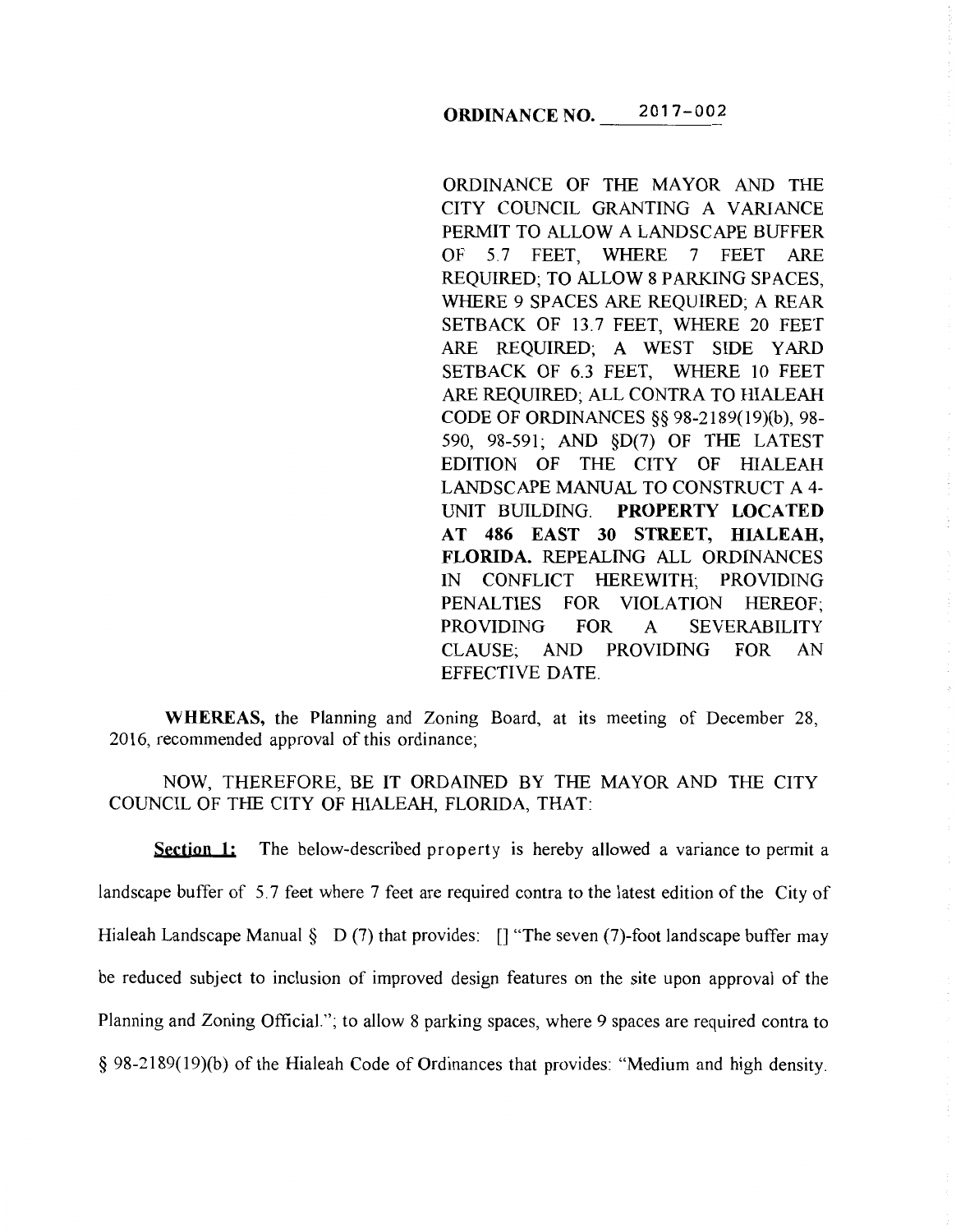Page 2

Two parking spaces for one or two bedrooms, and one-half parking space for each additional bedroom."; to allow a rear setback 13.7 feet, where 20 feet are required contra to Hialeah Code of Ordinances § 98-591 that provides: "In the R-3 multiple-family district, there shall be a 20 foot rear yard setback''; to allow a west side yard setback 6.3 feet, where 10 feet are required contra to Hialeah Code of Ordinances § 98-590 that provides: "In the R-3 multiple-family district, there shall be side yards, and the width of each shall not be less than ten feet."; to construct a 4-unit building.

The Property located at 486 EAST 30, Street Hialeah, Miami-Dade County, Florida, zoned R-3 (Multi-Family District) and legally described as follows:

> Lot 17 and the East <sup>1</sup>/<sub>2</sub> of Lot 16, Block 52B, "AMENDED PLAT OF THE AMENDED PLAT OF THE THIRTEENTH ADDITION TO HIALEAH", according to the Plat thereof, as recorded in Plat Book 34, at Page 26, of the Public Records of Miami-Dade County, Florida.

### Section 2: Repeal of Ordinances in Conflict.

All ordinances or parts of ordinances in conflict herewith are hereby repealed to the extent of such conflict.

## Section 3: Penalties.

Every person convicted of a violation of any provision of the Code or any ordinance, rule or regulation adopted or issued in pursuance thereof shall be punished by a civil penalty not to exceed \$500.00 within the discretion of the court or administrative tribunal having jurisdiction. Each act of violation and each day upon which any such violation shall occur shall constitute a separate offense. In addition to the penalty prescribed above, the city may pursue other remedies such as abatement of nuisance, injunctive relief, administrative adjudication and revocation of licenses or permits.